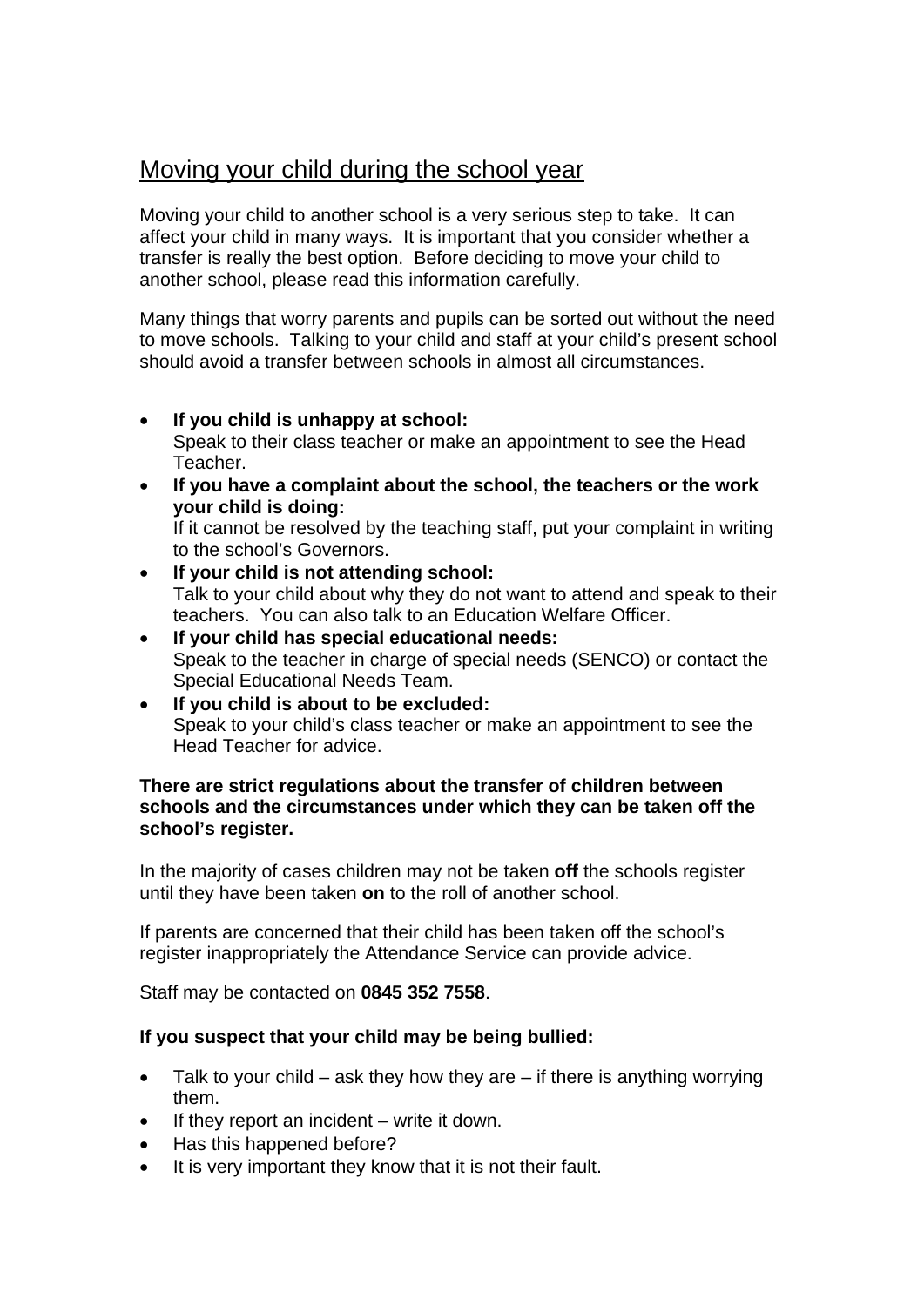- If it happened at school tell your child's teacher.
- Keep a record.
- Encourage your child to tell someone straight away.

If you believe your child is being bullied at school, it is very important to keep school informed of any incidents so that they can deal with the situation effectively.

If, after speaking to your child's teacher and allowing time for actions to be taken, you are not satisfied with the way the matter was dealt with, contact the Head Teacher and arrange a meeting. The Head Teacher should investigate the matter and action should be taken.

However, if after speaking with the Head Teacher you are still not satisfied with the outcome and you still feel your child is being bullied, your next action should be to contact the Chair of Governors and ask them to investigate.

Finally, if after speaking to the Head Teacher and the Chair of Governors, you are still unhappy put your complaint in writing. You may view the Council's complaints procedure at Customer Services

PO Box 2374 **Oldbury** West Midlands B69 3DE

**Tel:** 0845 359 7510 **Email:** [contact@sandwell.gov.uk](mailto:contact@sandwell.gov.uk)

If you feel that a change of school is unavoidable **and you live in Sandwell** you should ask your current Sandwell school for an application to transfer school. If your child does not currently attend a Sandwell school you should obtain your form from the Admissions and Appeals Service. **If you live in an adjacent LA you should apply to that LA for a place even though your preferred school may be in Sandwell.** 

When you have completed the first part of the form please ask your child's current school to add the appropriate information to the second half of the form. You do not have to share your application form with your child's current school if you do not wish to do so but if the second part of the form is not completed this may delay the processing of your application.

All application forms must be sent to the Admissions and Appeals Service unless you live outside of Sandwell in which case they should be sent to the LA in which you live.

### **How applications are processed**

The Admissions and Appeals Service receive applications from parents on a daily basis. We receive information about pupil numbers in schools on a weekly basis. To ensure that we consider applications for places fairly we will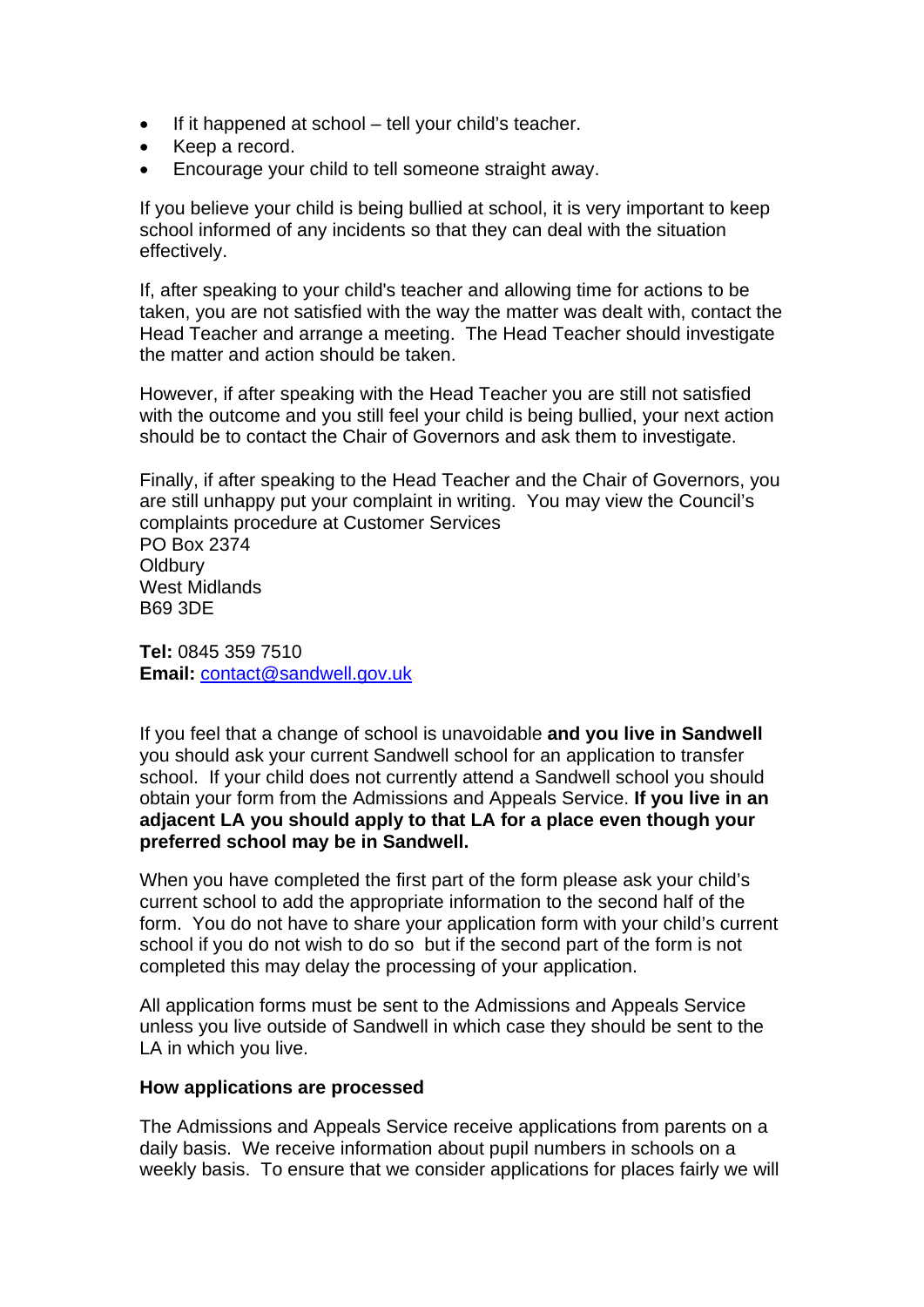collect any applications received during a particular week and consider them against the pupil numbers which we receive from the school. If there is more than one application for a single vacancy in a Community or Controlled School we will apply the admission priorities to work out which applicant can be offered a place. If your application is for a Sandwell Community or Controlled school only we will attempt to process your application within 5 working days after the week in which the application is considered. If we are unable to meet any of your preferences your letter will contain a formal refusal, a statement about parents rights of appeal and, if possible, a list of schools with places available in the appropriate year group.

If it is not possible to offer a place at your preferred school you may appeal against this decision (see appeals section).

If the application includes a Voluntary Aided, Trust school, Academy or a school outside Sandwell this will need to be considered by the appropriate LA or Governing Body.

If you have requested a place in a Sandwell Voluntary Aided or Trust school or Academy or a school outside Sandwell or it is necessary to consider an application under the Fair Access protocol (see below), the time limits are likely to be different.

The Council is not the Admissions Authority for all schools in Sandwell. This means that we must consult the Governors of Voluntary Aided, Trust and Foundation Schools and Academies about vacancies and this can sometimes take some time to complete. We also have to consult other Local Authorities about vacancies in their area if we receive applications for schools outside Sandwell. This process can significantly affect the time taken to process an application.

### **Fair Access**

Although we hope that all children can start at school and continue until they transfer to secondary education there are some circumstances when this progression through school is interrupted. This could be because of a change of address to another part of the Borough or country, where children have especially challenging behaviour or who have been permanently excluded and cannot find another school place.

All LA's are required to have a "Fair Access" Protocol in place. This ensures that education placements can be made for vulnerable, excluded or "Hard to Place" pupils as quickly as possible. It also ensures that pupils are placed fairly and equitably across the education establishments in the LA.

In Sandwell these arrangements are overseen through "panels" that have been set up especially for this purpose. These meet throughout the academic year.

Children subject to the Fair Access Protocol take precedence over children who may already be included in the waiting list for a particular school.